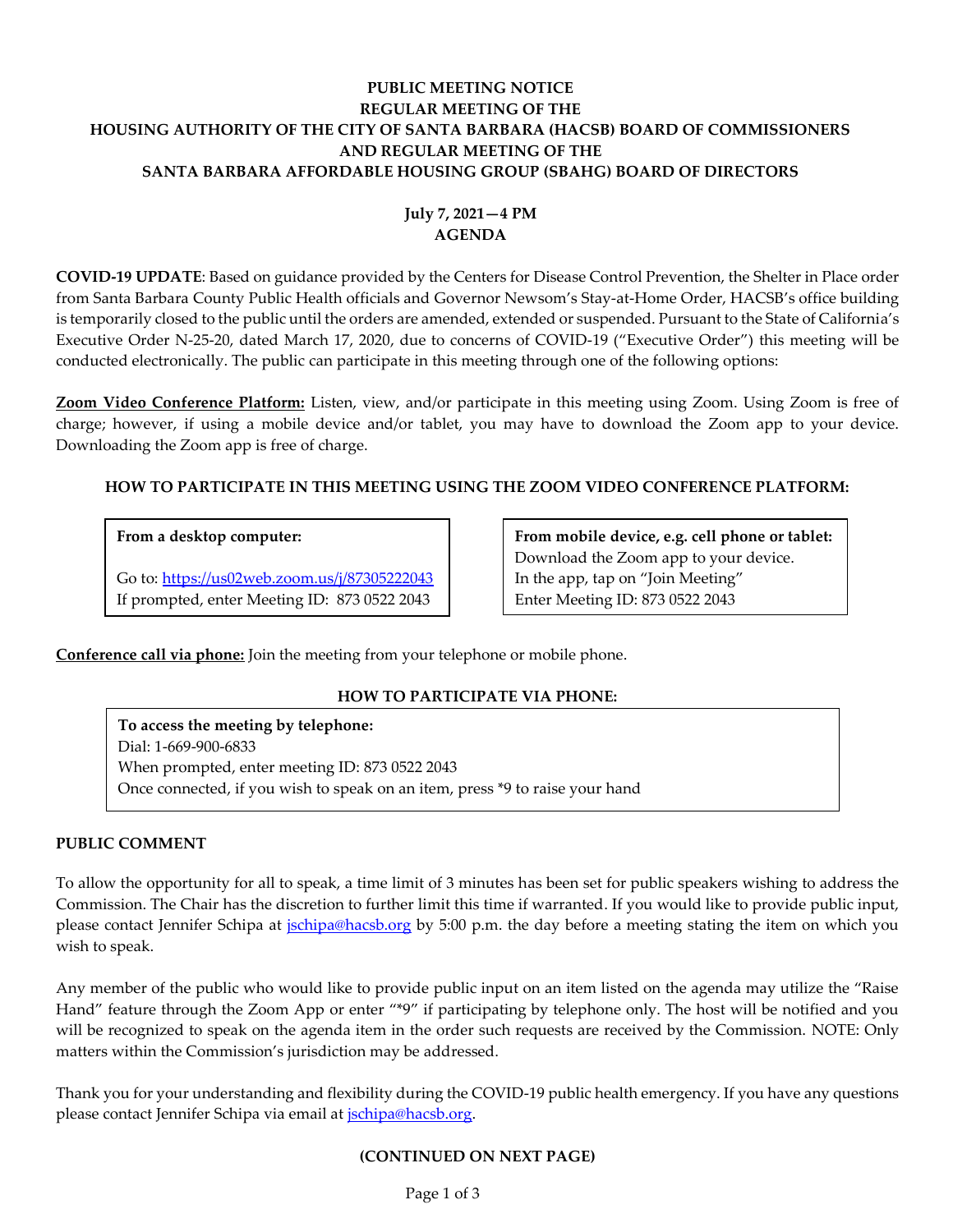| <b>Roll Call</b> |             |  |
|------------------|-------------|--|
| Faulstich        | Rowell      |  |
| Fenger           | Wheatley    |  |
| Green            | <b>Boss</b> |  |

**II. Public Comment** – Any member of the public may address the Housing Authority Commission and SBAHG Directors for up to three minutes on any subject within the jurisdiction of the Housing Authority and/or SBAHG that is not scheduled for a public discussion before them. The total time for this item is ten minutes.

### **III. Consideration of Minutes**

To be taken under Consent Calendar below.

### **IV. Bills and Communications**

- 1. [Noozhawk article on receipt of tax credit award for Vera Cruz Village.](https://hacsb.org/download/meetings_2021/items/july/Item-IV.1_Noozhawk-Vera-Cruz-Village.pdf)
- 2. Amigos805 [article on FSS graduates.](https://hacsb.org/download/meetings_2021/items/july/Item-IV.2_Amigos805-FSS-Graduates.pdf)
- [3. Noozhawk article on ABR meeting regarding 200 N. La Cumbre development.](https://hacsb.org/download/meetings_2021/items/july/Item-IV.3_Noozhawk-200-NLC-ABR.pdf)
- **V. Consent Calendar** *The following Consent Calendar items will not usually require discussion by the Commission. Items on the Consent Calendar may be approved by a single motion. Any Consent Calendar item is open for discussion and a separate vote by the Commission upon request of any Commissioner. Should a member of the public wish to comment on an item on the Consent Calendar below, please come forward to speak at the time the Commission considers the Consent Calendar.*

### **1. Subject: Consideration of Minutes**

[Recommendation: That the HACSB Commission](https://hacsb.org/download/meetings_2021/items/july/Item-V.1_Minutes-06-02-2021.pdf) and SBAHG Board approve the Minutes of their June 2, 2021 Regular Meeting.

#### **2. Subject: Expenditures May 2021**

[Recommendation: That the Commission approve costs incurred and payments made for the month of May](https://hacsb.org/download/meetings_2021/items/july/Item-V.2_May-2021-Expenditures.pdf) 2021.

## **VI. Report of Executive Director**

## **1. Subject: California Senate Bill 9 (SB 9) and Senate Bill 10 (SB 10)**

Recommendation: That the Commission receive a report on SB 9 – the California Home Act and SB 10, both of [which, if passed, would provide significant by-right increased density for housing. No action is necessary as](https://hacsb.org/download/meetings_2021/items/july/Item-VI.1_CA-Senate-Bills-9-and-10.pdf)  this report is for informational purposes only.

# **2. Subject: Contract Extension with Family Service Agency for the Administration of the Authority's Supportive Services Program**

Recommendation: That the Commission: (1) approve a First Amendment with Family Service Agency (FSA) [for the period of August 1, 2021 to July 31, 2022 in the amount of \\$163,837 for the Supportive Services Program;](https://hacsb.org/download/meetings_2021/items/july/Item-VI.2_Supportive-Services-Contract.pdf)  (2) waive the Housing Authority's procurement procedure for selection of services; and (3) authorize the Executive Director, or his designee, to execute said contract on behalf of the Housing Authority.

#### **3. Subject: Emergency Housing Voucher Program**

[Recommendation: That the Commission receive a report on the Emergency Housing Voucher Program.](https://hacsb.org/download/meetings_2021/items/july/Item-VI.3_-Emergency-Housing-Voucher-Program.pdf)

## **4. Subject: Development Update**

Recommendation: That the Commission receive a verbal report on the status of developments in planning and/or under construction.